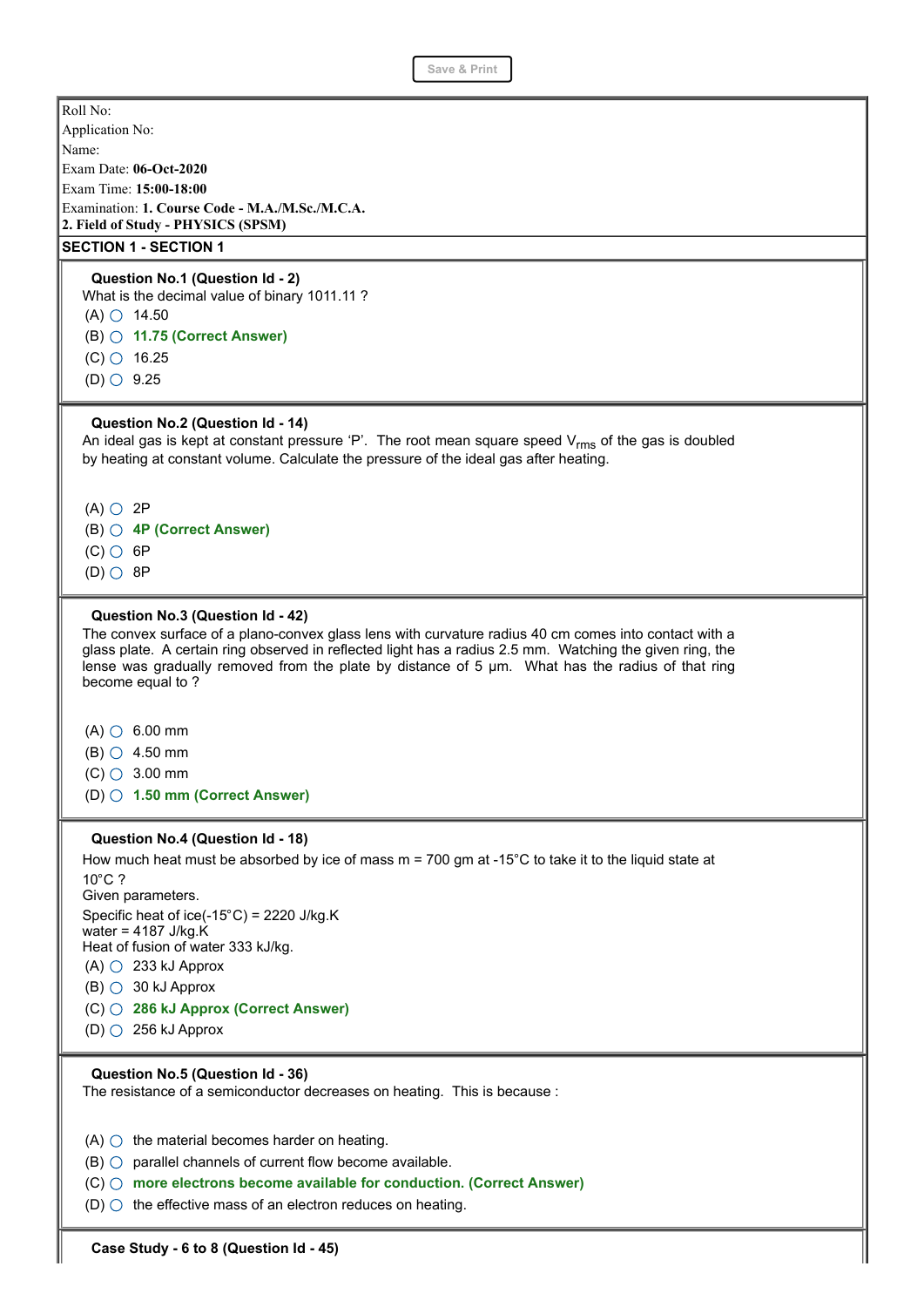

Let's take a carnot engine that operates between the boiling and freezing points of water. The engine performs 1200 J of work per cycle in 0.5 sec. Find the energy delivered as heat to the low temperature reservoir energy cycle.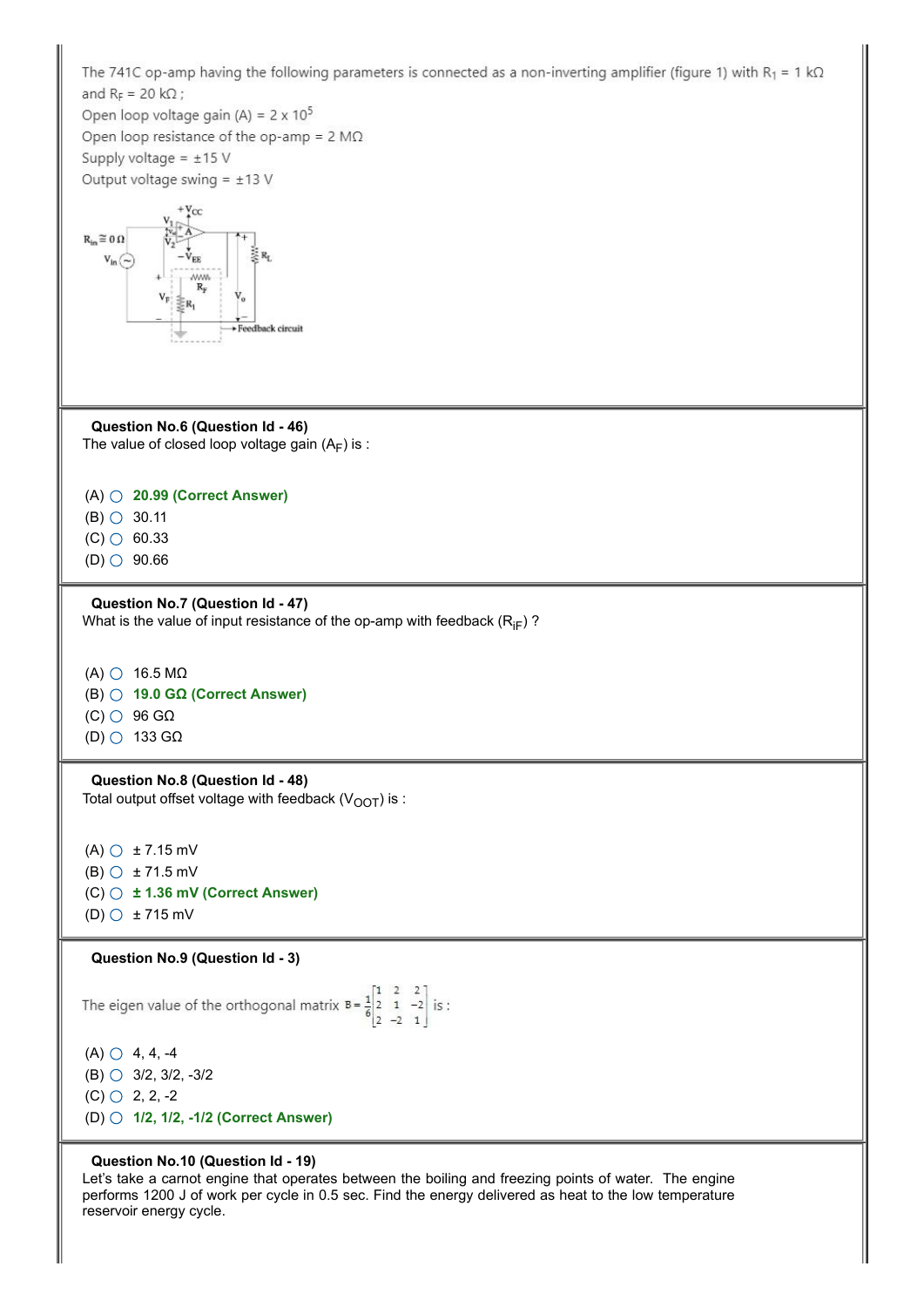$(A)$   $\bigcirc$  1200 J approx.  $(B)$   $\bigcirc$  3377 J approx.

 $(C)$  4477 J approx.

(D) **3277 J approx. (Correct Answer)**

### **Question No.11 (Question Id - 16)**

A steel wire of original diameter 20.0 mm is subject to a tensile load up to fructure. Its diameter at fructure is 16.0 mm. Find its ductility.

 $(A)$   $\bigcirc$  40% (B) **36% (Correct Answer)**  $(C)$  32%  $(D)$  28%

## **Question No.12 (Question Id - 21)**

A sphere of radius R carries polarization  $\overrightarrow{P}(r) = k \overrightarrow{r}$  where k is constant and r is vector from centre. What would be the volume bound charge density of sphere?



### **Question No.13 (Question Id - 13)**

If W<sub>1</sub> is the work done by an ideal gas at constant temperature 'T' to expand from a volume V<sub>1</sub> to a volume 2V<sub>1</sub>. Let W<sub>2</sub> be the work done by the same ideal gas at the same temperature to expand from  $\mathsf{V}_2$  to 4 $\mathsf{V}_2$ . Calculate the ratio  $\mathsf{W}_2/\mathsf{W}_1$  ?



#### **Question No.14 (Question Id - 20)**

Let's assume that water is flowing with speed of 12 cm/sec through a horizontally placed tube of radius 2 cm. Find the speed of water flow under similar conditions, in case the radius of tube is doubled.

- $(A)$   $\bigcirc$  2 cm/sec (B) **3 cm/sec (Correct Answer)**
- $(C)$  12 cm/sec
- $(D)$  6 cm/sec

### **Question No.15 (Question Id - 25)**

Calculate magnetic field at centre P of a semi-circle carrying current I and radius R.

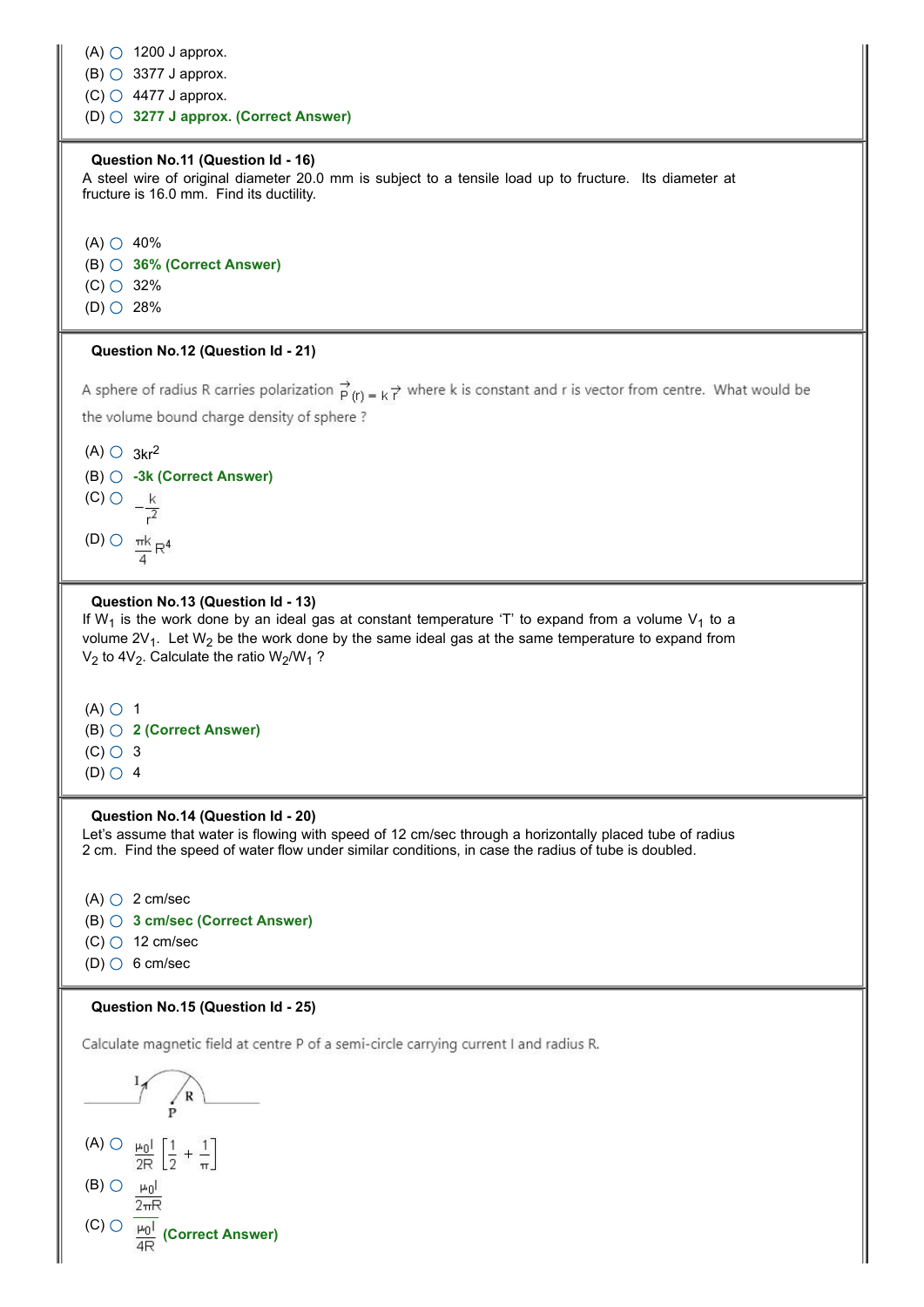

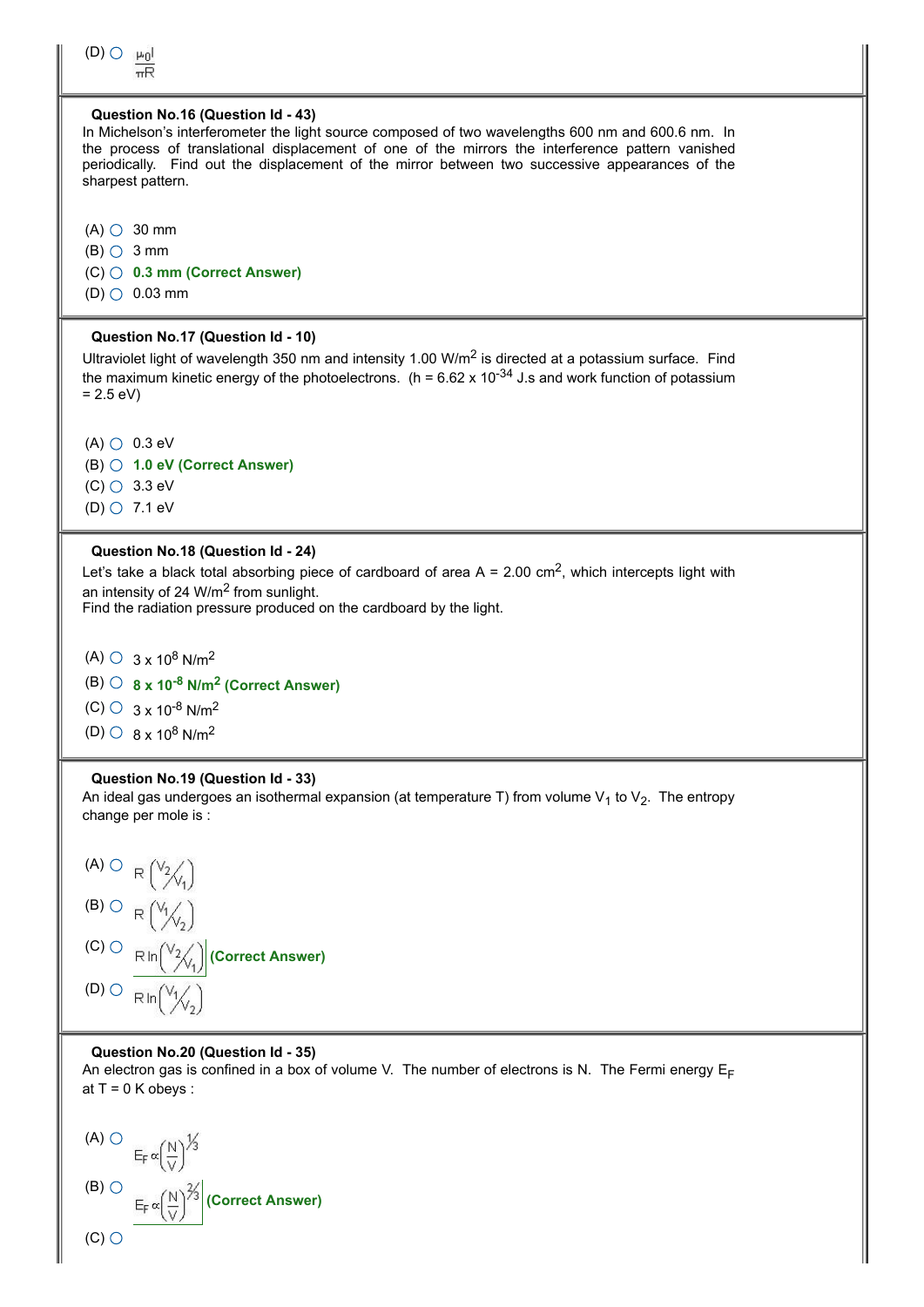

## **Case Study - 23 to 25 (Question Id - 49)**

A long coaxial cable of Length 'L' consists of an inner conductor (radius a) and outer conductor (radius b). The inner conductor carries a uniform charge per unit length  $\lambda$  and a steady current I. The outer conductor has opposite charge and current as shown in following figure.



**Question No.23 (Question Id - 50)** Find the total magnetic energy stored between the inner and outer conductor.



**Question No.24 (Question Id - 51)** Find the electric field at any point r between the inner and outer conductor.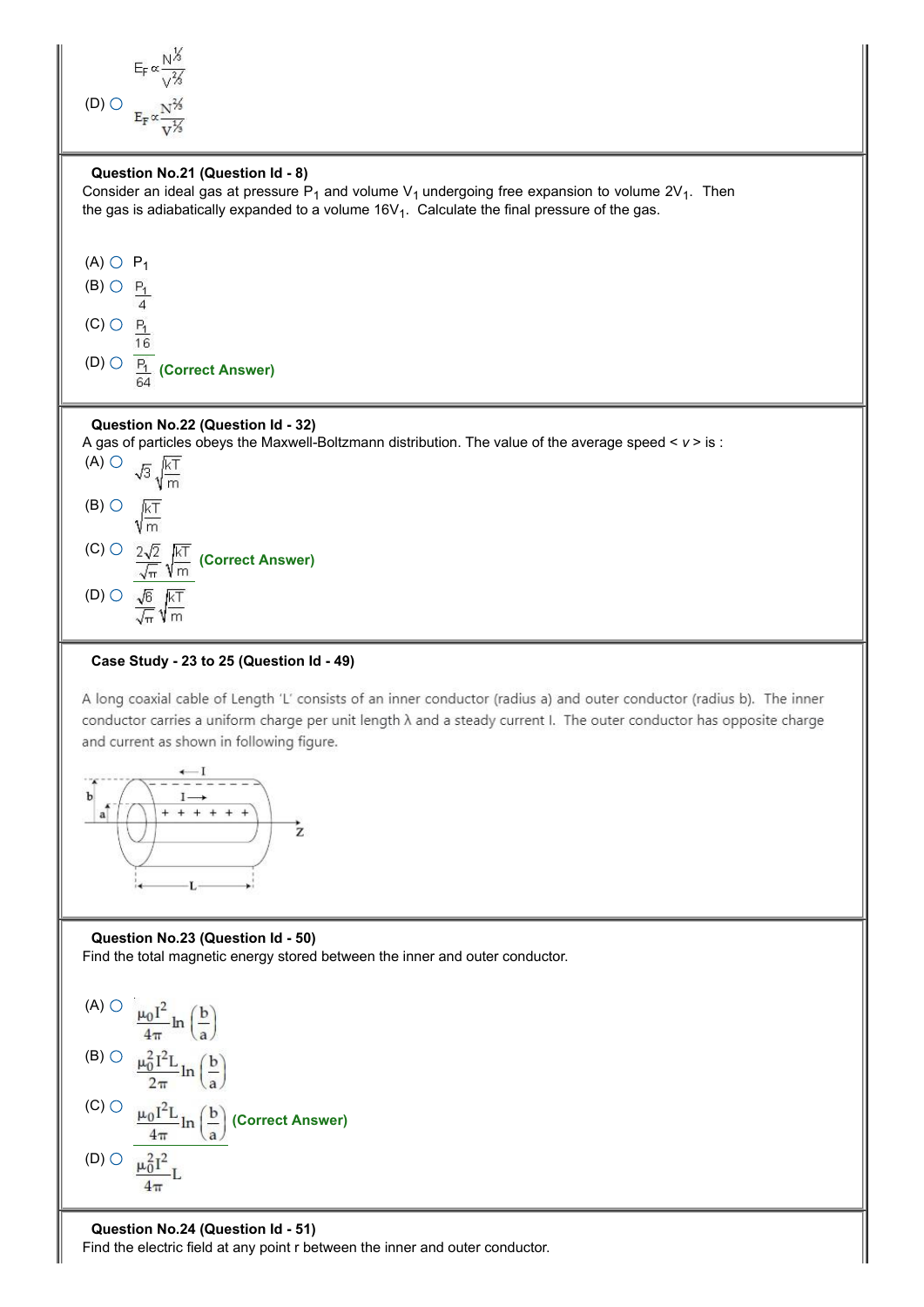

### **Question No.25 (Question Id - 52)**

Calculate the energy transported by these magnetic and electric fields per unit time, per unit area at the surface of inner conductor.



### **Question No.26 (Question Id - 31)**

For a magnet,  $C_h$  and  $C_M$  are the specific heats at constant magnetic field (h) and magnetization (M), respectively. Which of the following statements is correct ?

# (A) **C<sup>h</sup> ≥ C<sup>M</sup> (Correct Answer)**

(B)  $\bigcirc$  C<sub>h</sub> = C<sub>M</sub>

 $(C)$   $C_h \le C_M$ 

(D)  $\bigcirc\,$  C<sub>h</sub> may be greater or less than C<sub>M</sub>, depending on the material.

#### **Question No.27 (Question Id - 9)**

In a one-dimensional infinite square well of length 'a', there are 6 x 10<sup>9</sup> electrons per meter. If all the lowest energy levels are filled, determine the energy of the most energetic electron.

(h = 4.136 x 10<sup>-15</sup> eV.s, C = 3x10<sup>8</sup>m/s, m<sub>e</sub>=9.1x10<sup>-31</sup>kg)

(A) **3.38 eV (Correct Answer)**

- (B)  $\bigcirc$  13.25 eV
- $(C)$  21.05 eV
- (D) 27.28 eV

## **Question No.28 (Question Id - 22)**

Suppose a long wire of radius 'R' carries uniformly distributed current I. Find the magnetic field at point 'r' inside the wire.

 $(A)$   $\bigcirc$ ان س  $2\pi R$  $(B)$   $\bigcirc$   $\mu_0$  $\overline{2\pi r}$ (C)  $\bigcirc$   $\mu_0$ Ir<sup>2</sup>  $R^2$  $(D)$  $O$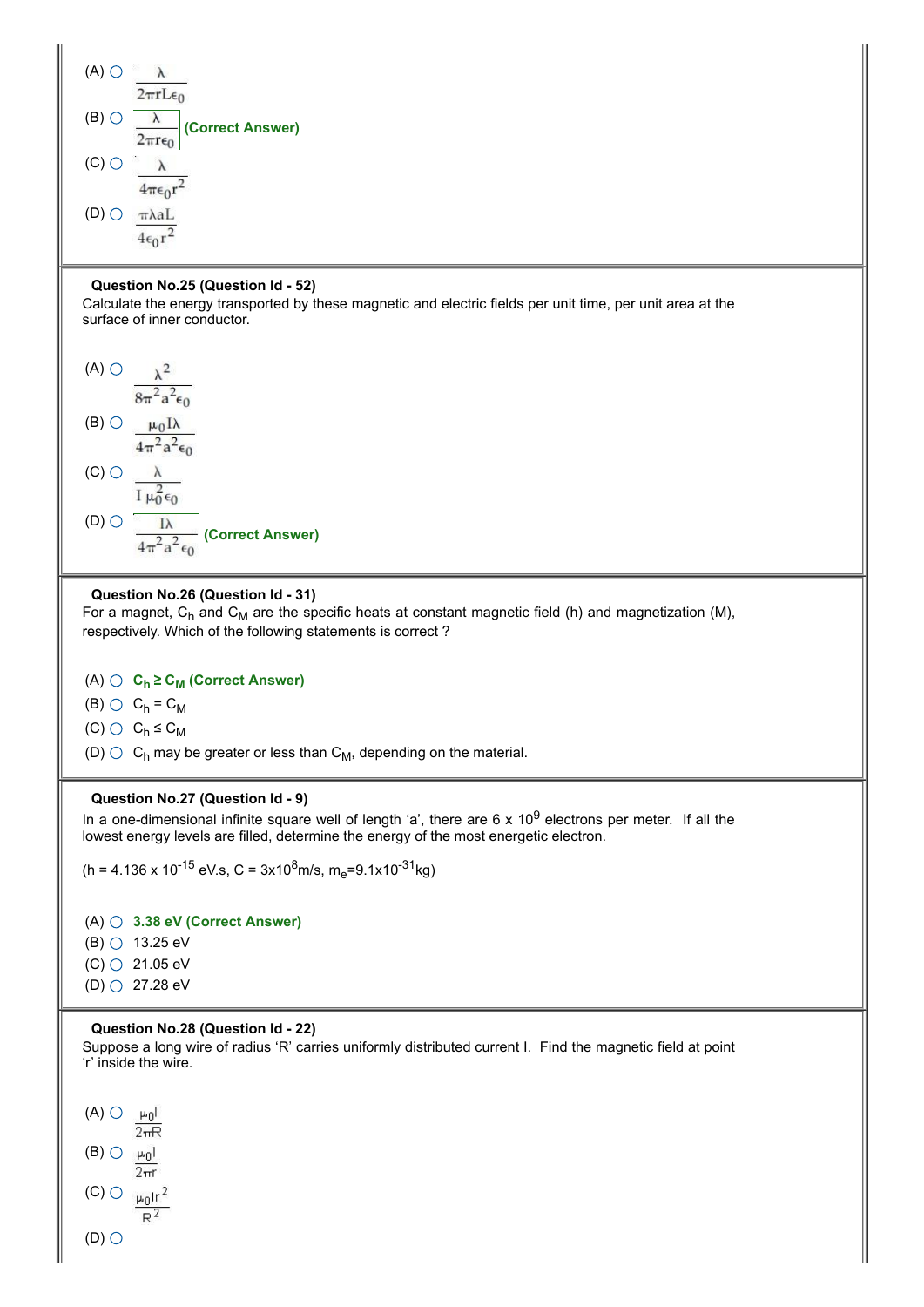$\mu_0$ Ir **(Correct Answer)**  $2\pi R^2$ 

### **Question No.29 (Question Id - 44)**

A source of sonic oscillations with frequency 1700 Hz and a receiver is located on the same normal to a wall. Both the source and receiver are stationary, and the wall recedes from the source with velocity 6.0 cm/s. Find out the beat frequency registered by the receiver. The velocity of sound is 340 m/s.

# (A) **0.6 Hz (Correct Answer)**

- $(B)$   $\circ$  1.2 Hz
- $(C)$  1.8 Hz
- $(D)$   $O$  2.4 Hz

# **Question No.30 (Question Id - 38)**



#### **Question No.31 (Question Id - 4)**

A 24 V, 600 mW zener diode is to be used for providing a 24 V stabilized supply to a variable load. If input voltage is 32 V, calculate the series resistance R required and diode current when load resistance is 12000 Ω.

# (A) **320 Ω and 23 mA (Correct Answer)**

(B)  $\bigcirc$  650  $\Omega$  and 15 mA

 $(C)$  900  $\Omega$  and 2 mA

 $(D)$  1200  $\Omega$  and 8 mA

#### **Question No.32 (Question Id - 5)**

What will be the cohesive energy of copper (FCC), given the bond energy between two copper atoms is 56.8 kJ/mol ?

 $(A)$   $\bigcirc$  92.6 kJ/mol  $(B)$  112.5 kJ/mol (C) **340.8 kJ/mol (Correct Answer)** (D) 693.2 kJ/mol

#### **Question No.33 (Question Id - 30)**

A physical pendulum performs small oscillations about the horizontal axis with frequency  $\omega_1$  = 15.0 sec-

<sup>1</sup>. When a small mass m = 100 gram is fixed to the pendulum at a distance I = 20 cm below the axis, the oscillation frequency becomes equal to  $\omega_2$  = 10.0 sec<sup>-1</sup>. Find out the moment of inertia (I) of the pendulum relative to the oscillation axis.

(where acceleration of gravity g =10 m/sec<sup>2</sup>)

 $(A)$  0.80 gram.m<sup>2</sup>

(B) **1.60 gram.m<sup>2</sup> (Correct Answer)**

 $(C)$  2.40 gram.m<sup>2</sup>

 $(D)$  3.20 gram.m<sup>2</sup>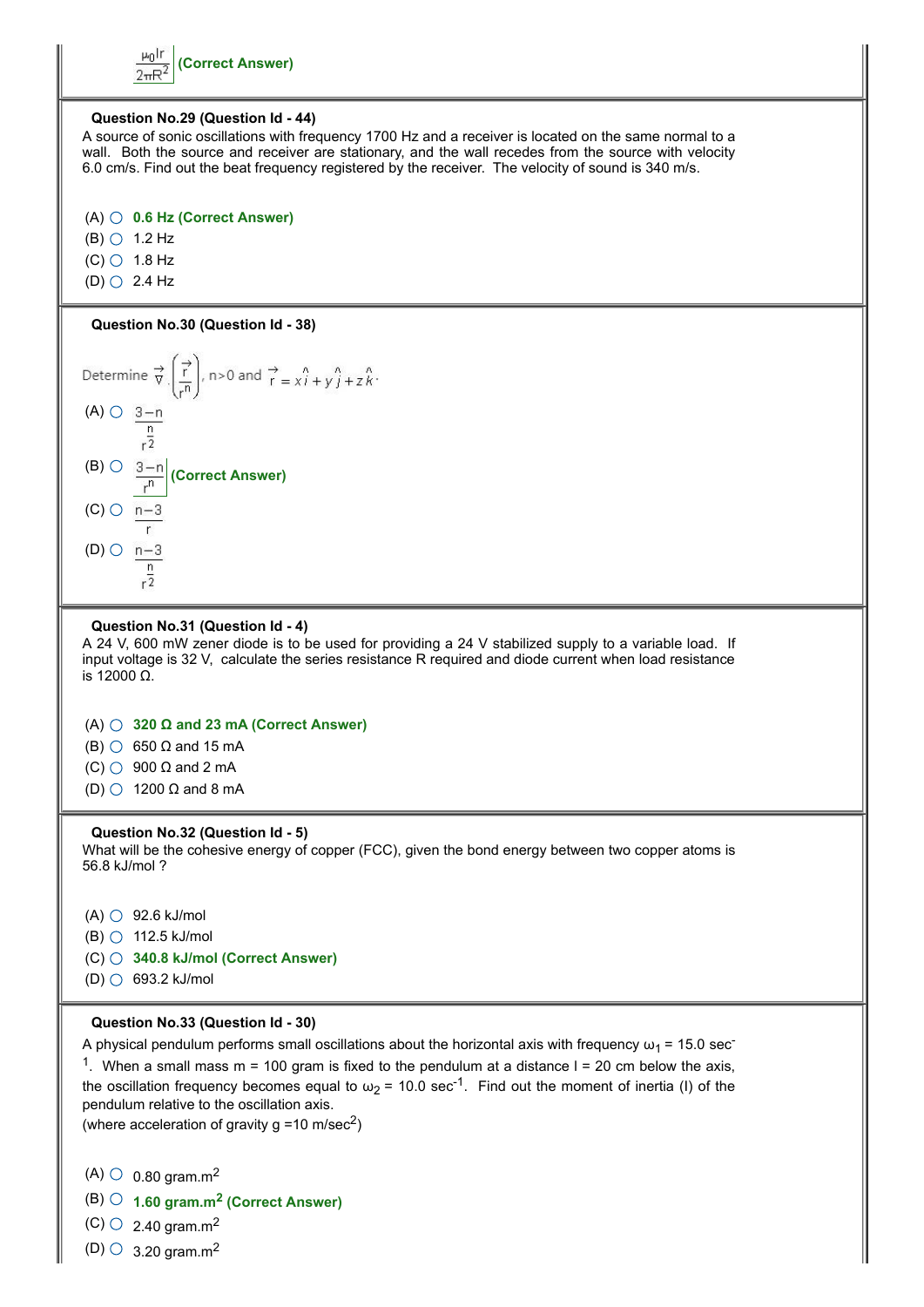| Question No.34 (Question Id - 34)<br>Consider the phase diagram of water in the pressure-temperature plane. Which of the following<br>statements is <b>false</b> ?       |
|--------------------------------------------------------------------------------------------------------------------------------------------------------------------------|
| $(A)$ $\bigcirc$ It is possible to directly convert water vapour to ice.<br>$(B)$ $\bigcirc$ It is possible to convert water vapour to water without a phase transition. |
|                                                                                                                                                                          |
| $(C)$ The triple point corresponds to the coexistence of three phases.                                                                                                   |
| $(D)$ $\bigcirc$ All phase transitions are characterized by a latent heat. (Correct Answer)                                                                              |
| Question No.35 (Question Id - 23)                                                                                                                                        |
| An electric field in free space is given by $\overrightarrow{E} = 100 \cos(10^8 t + kx) \hat{e}_y$ . Find the wavelength of propagating wave.                            |
| $(A)$ $\circ$ $10^8$                                                                                                                                                     |
| $(B)$ $\bigcirc$ $2\pi$                                                                                                                                                  |
| $(C)$ $\circ$ $\frac{1}{1}$                                                                                                                                              |
| 3                                                                                                                                                                        |
| $(D)$ 6 $\pi$ (Correct Answer)                                                                                                                                           |
|                                                                                                                                                                          |
| Question No.36 (Question Id - 17)                                                                                                                                        |
| Calculate the maximum frequency of vibration in a one-dimensional lattice of identical atoms of mass                                                                     |
| 9.0 x 10 <sup>-26</sup> kg. If force constant of nearest neighbour interaction is 100 N/m.                                                                               |
|                                                                                                                                                                          |
| $(A)$ 0 10.61 x 10 <sup>10</sup> Hz                                                                                                                                      |
| $(B)$ $\circ$ 10.61 x 10 <sup>12</sup> Hz (Correct Answer)                                                                                                               |
| $(C)$ 0 10.61 x 10 <sup>14</sup> Hz                                                                                                                                      |
|                                                                                                                                                                          |
| $(D)$ 0 10.61 x 10 <sup>16</sup> Hz                                                                                                                                      |
| Question No.37 (Question Id - 6)                                                                                                                                         |
|                                                                                                                                                                          |
| The wave functions of electrons in a one-dimensional potential box of dimension is given by $\Psi_n = A \sin\left(\frac{n\pi}{a}\right)x$                                |
| where n=1, 2, 3,                                                                                                                                                         |
| The value of A by normalizing the wave function to unity is :                                                                                                            |
|                                                                                                                                                                          |
| $(A)$ $\bigcirc$                                                                                                                                                         |
|                                                                                                                                                                          |
| $(B)$ $\bigcirc$                                                                                                                                                         |
| (Correct Answer)                                                                                                                                                         |
| $(C)$ $\bigcirc$                                                                                                                                                         |
| $\sqrt{\frac{a}{4}}$                                                                                                                                                     |
|                                                                                                                                                                          |
|                                                                                                                                                                          |
| $(D)$ $\bigcirc$<br>$\sqrt{\frac{a}{2}}$                                                                                                                                 |
|                                                                                                                                                                          |
| Question No.38 (Question Id - 28)                                                                                                                                        |
| Find the unit normal to the surface defined by $xy^3z^2 = 4$ at (-1, -1, 2).                                                                                             |
|                                                                                                                                                                          |
|                                                                                                                                                                          |
| (A) $\bigcirc$ -4 <i>i</i> - 12 <i>j</i> + 4 <i>k</i>                                                                                                                    |
| $(B)$ $\bigcirc$                                                                                                                                                         |
| $\left \frac{-1}{\sqrt{11}}\left(\stackrel{\wedge}{i}+3\stackrel{\wedge}{j}-\stackrel{\wedge}{k}\right)\right $ (Correct Answer)                                         |
| (C) $\bigcirc$ 4 <i>i</i> + 4 <i>j</i> + 4 <i>k</i>                                                                                                                      |
| (D) $\bigcirc$ -i + 3j + k                                                                                                                                               |
|                                                                                                                                                                          |
| Question No.39 (Question Id - 11)<br>A material whose K absorption edge is 0.15 Å is irradiated with 0.08 Å X-rays. What is the maximum                                  |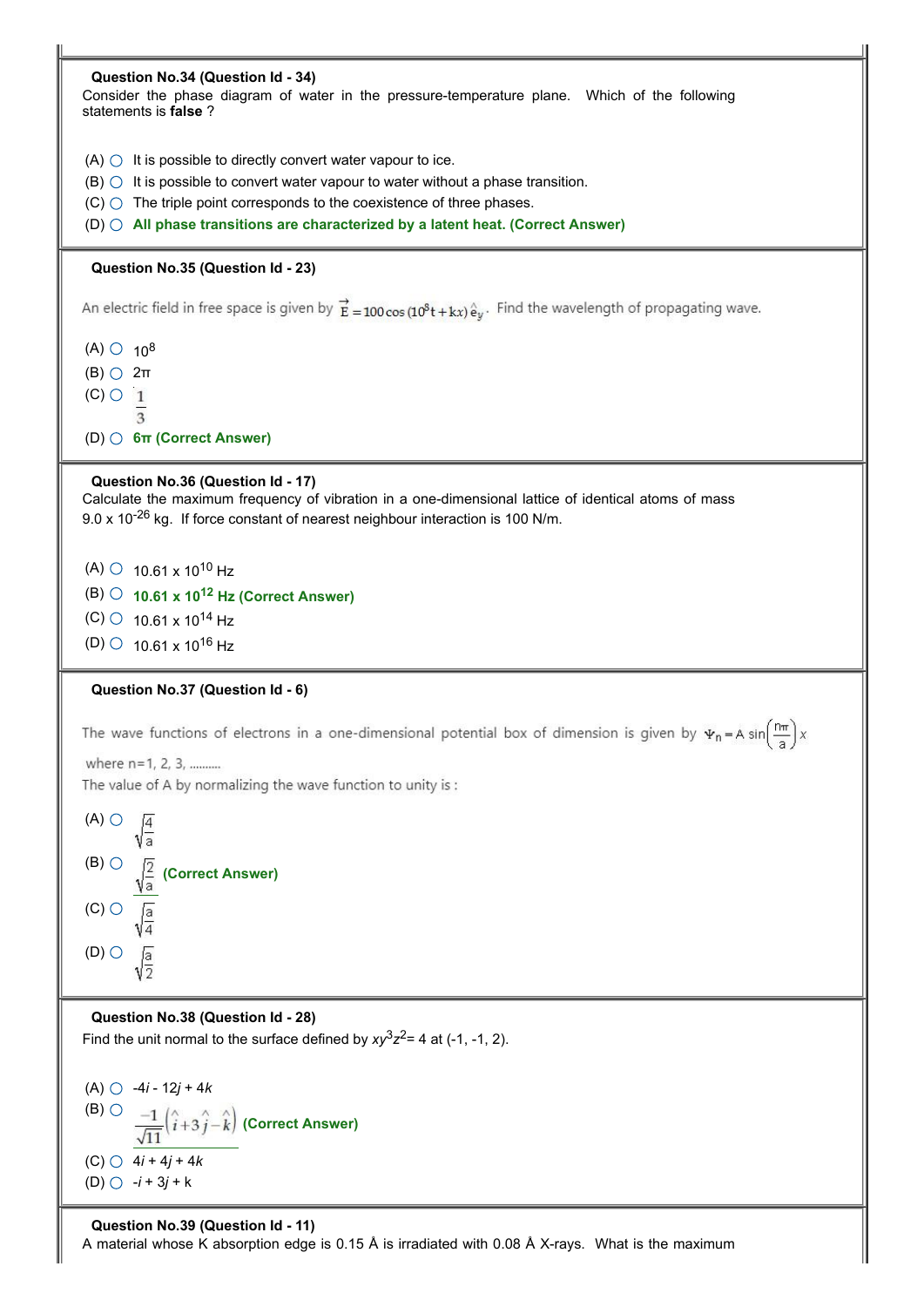```
kinetic energy of photoelectrons that are emitted from the K shell ?
(h = 4.136 \times 10^{-15} \text{ eV.s})(A) 11.3 keV
(B) \bigcirc 25.3 keV
(C) 72.3 keV (Correct Answer)
(D) \circ 81.3 keV
 Question No.40 (Question Id - 39)
If x = \sqrt{-1}, what is the value of x^{2x}?
(A) \bigcirc \frac{\pi}{e^2}(B) \circ e^{\pi}(C) \circ e^{-π/2}(D) e
-π (Correct Answer)
 Question No.41 (Question Id - 7)
The resistivity of Si at 300 K is 3.16 \times 10^3 ohm-m. The mobility of electrons and holes in Si are 0.14
\text{m}^2/V-sec and 0.06 m^2/V-sec respectively. The intrinsic carrier density is :
 (A) \circ 0.05 x 10<sup>19</sup>/m<sup>3</sup>
 (B) 1.00 x 1016
/m3
(Correct Answer)
 (C) \circ 4.01 x 10<sup>13</sup>/m<sup>3</sup>
 (D) 6.02 x 10<sup>12</sup>/m<sup>3</sup>
 Question No.42 (Question Id - 12)
In a Compton experiment an electron attains a kinetic energy of 0.200 MeV when an X-ray of energy
0.500 MeV strikes it. Determine the wavelength of the scattered photon if the electron is initially at rest.
(h = 4.136 \times 10^{-15} \text{ eV.s})(A) \circ 9 x 10<sup>-12</sup> Å
 (B) \circ 21 x 10<sup>-9</sup> Å
 (C) \circ 43 x 10<sup>-6</sup> Å
 (D) 41 x 10-3
 Å (Correct Answer)
 Question No.43 (Question Id - 37)
In a photoelectric experiment, light of wavelength 700 nm is incident on a metal of work function 2 eV.
The maximum kinetic energy of emitted photoelectrons is :
(A) \bigcirc 1 eV
(B) 0.66 eV
(C) 0.33 eV
(D) There is no photo-emission (Correct Answer)
 Question No.44 (Question Id - 27)
 Suppose in a sphere, the electric field inside at some point r is found to be \vec{E} = kr^2 \hat{r} where
 k is constant. Find the charge density \rho.
 (A) \bigcirc 2 k\epsilon_0r
 (B) \circ 4 k\epsilon_0r<sup>3</sup>
 (C) 4 k∊0
r (Correct Answer)
(D) \bigcirc 3k 1
```
 $\overline{4\pi}$  r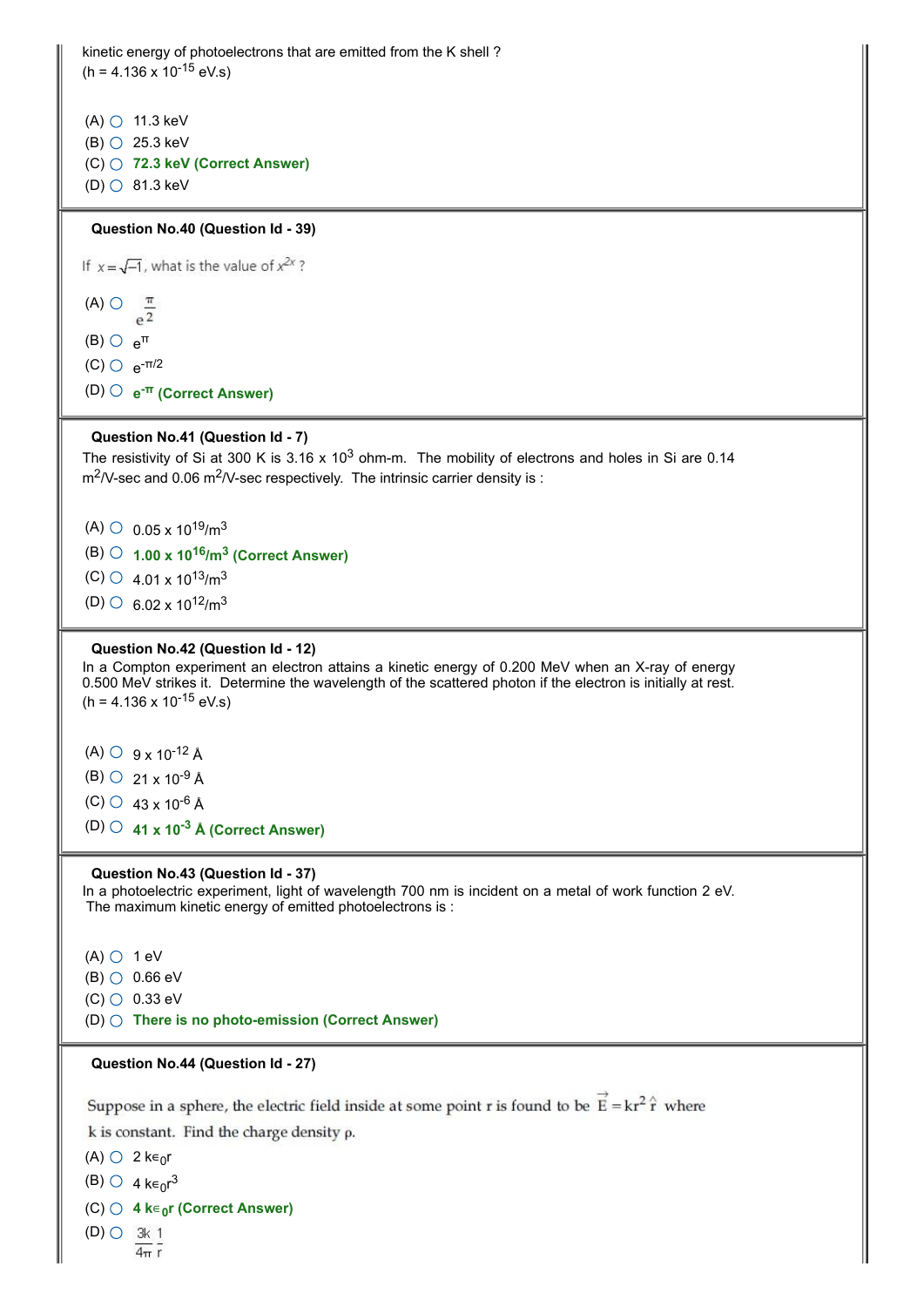